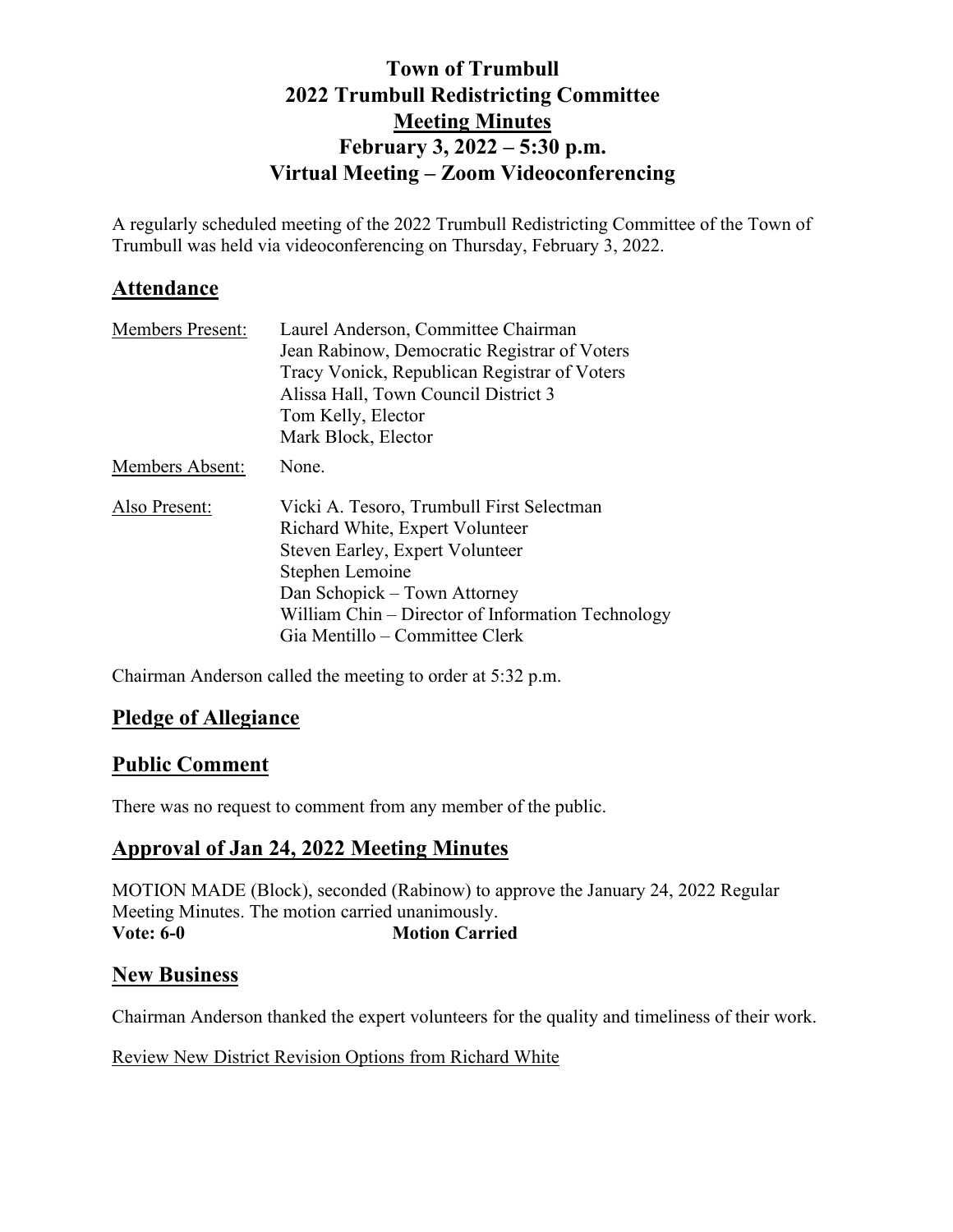White began by sharing his screen and reviewing where the Committee left off in the map drafting process during the January  $31<sup>st</sup>$  meeting, focusing on the draft entitled "Plan 3."

Vonick proposed the Committee focus the current meeting around obtaining a consensus regarding which of White's maps they would like to utilize as a basis for subsequent, more detailed discussions and document curation. Rabinow voiced support for this, noting that the Committee should focus future efforts around looking more closely at the newly proposed boundaries and begin creating the descriptors for the Meets and Bounds document.

### Discussion of / Agreement on Document / Data Requirements

Chairman Anderson shared her screen, showing the Committee a copy of the 2020 Trumbull Redistricting Committee's final report entitled "Seven District Plan – Boundary Description," exemplifying the final work product the Committee is expected to provide to the Town Council which will, in turn, inform the registrar office's creation of the new voting district map.

Block proposed that, if the Committee is currently in agreement on utilizing the "Plan 3" map provided by White and Earley, then members should divide the proposed districts amongst themselves and begin working on written descriptions of the district boundaries. He noted that this should be done in a hierarchical fashion, and White suggested the hierarchy of street names, named rivers, town lines, house district lines, and then census blocks.

Earley stated that he would be willing to create a rough draft of the written descriptions for the district boundaries as outlined on the "Plan 3" map which the Committee can review and edit. White voiced support for this as he too felt allowing Earley to utilize his software expertise would be a more effective approach. Anderson and Kelly voiced support for this as they recalled a similar approach was taken in the past.

MOTION MADE (Rabinow), seconded (Block) to have Steven Earley create a rough draft of the Meets and Bounds document that is reflective of the boundaries most recently discussed by the Committee and shown in the map most recently provided by White and Earley. The motion carried unanimously.

### **Vote: 6-0 Motion Carried**

MOTION MADE (Vonick), seconded (Block) to amend the previous motion made by Rabinow to " have Steven Earley create a rough draft of the Meets and Bounds document that is reflective of the district boundaries outlined by the map provided by White and Earley, identified as "February 1, 2022: 8:33am.'" The motion carried unanimously. **Vote: 6-0 Motion Carried** 

White shared his screen and highlighted several areas of concern on the aforementioned map which he felt warranted clarification from the Committee. In particular, he pointed to the intersection of Reservoir Avenue and White Plains Road where a house district boundary (and proposed voting district boundary) transects several parcels on the corner of the intersection rather than continuing along Reservoir Avenue to its terminal.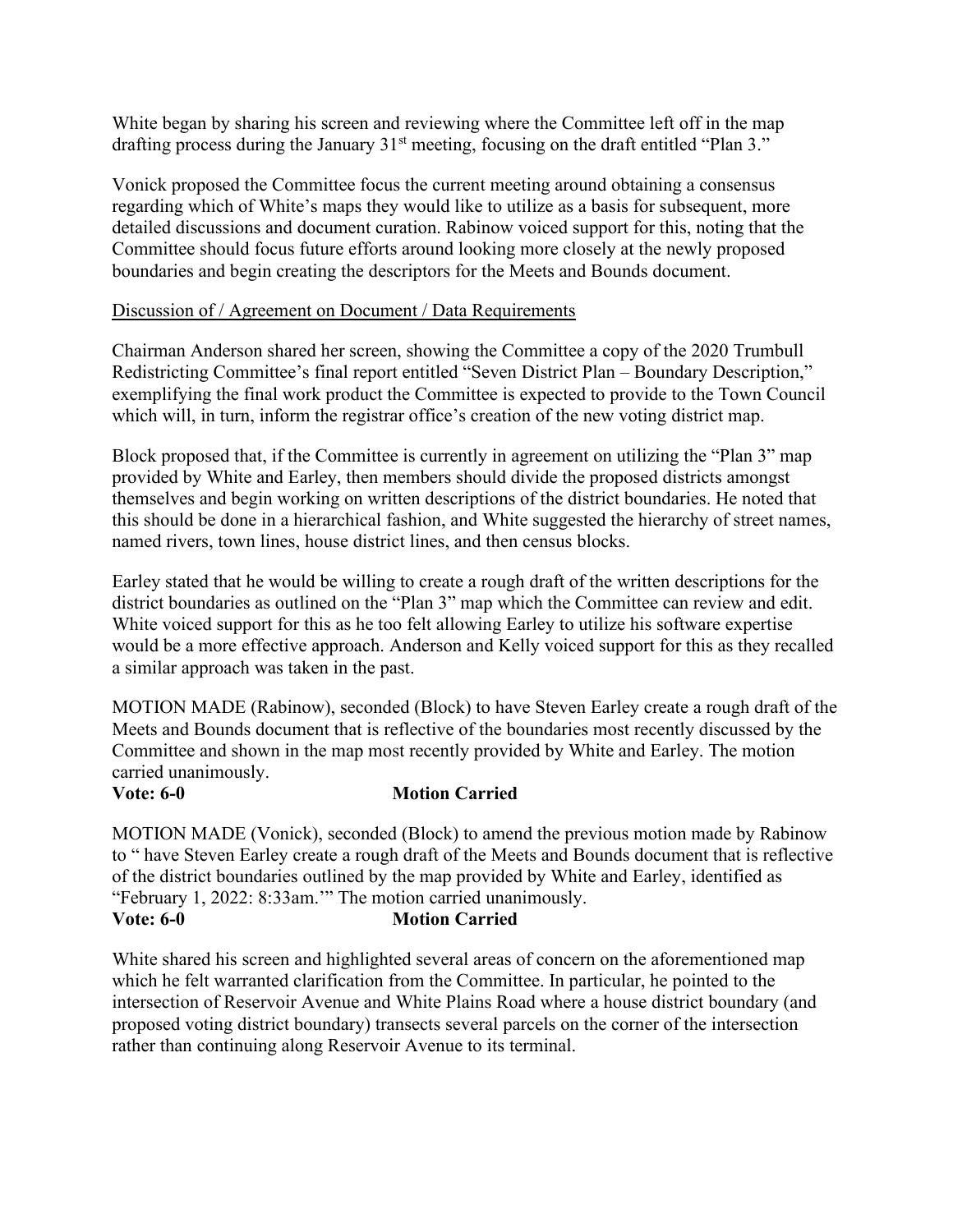Vonick suggested adjusting that district line to follow along Reservoir Avenue, noting that it would entail cutting across a census block. Rabinow asked Atty. Schopick whether that would be permissible, and Atty. Schopick stated that he would have to look further into the matter.

Chairman Anderson referred to the "Seven District Plan – Boundary Description" from the 2020 Trumbull Redistricting Committee and clarified that, in the past, the Committee left the transecting boundary as-is.

## Other Information and Points of Clarification

Vonick requested that new copies of the "Plan 3" map labelled "February 1, 2022: 8:33am" be distributed to committee members prior to the next meeting in a form which allows them to identify street names. Block voiced support for this request.

Earley stated that he would provide White with a GIS map layer which reflects street names as they are commonly referred to by Trumbull residents (i.e. "Main Street" opposed to "Route 25"). White voiced concerns about creating a printed version of the map that allows for adequate visibility of street names. Block proposed creating a separate print for each of the proposed districts.

Hall asked the Committee whether they felt a need to meet in-person to better evaluate and discuss the newly proposed boundaries. Vonick asked White if he had the ability to transport and present digital information for an in-person meeting as he does for virtual meetings, and White confirmed this to be true. Vonick asked Earley if the conference room in the Public Works Administration Building is a viable location for an in-person meeting. Earley stated that the necessary equipment is there, but is not large enough to allow for social distancing.

Chairman Anderson stated that conducting an in-person meeting would necessitate additional meeting preparations beyond what is currently required for a virtual meeting. Rabinow stated that she would be most comfortable maintaining virtual meetings as there are still health concerns to consider.

Chairman Anderson asked the expert volunteers and committee members whether or not they felt it would be best to cancel the next regularly scheduled meeting planned for February 7, 2022 to allow for adequate time to create and review the requested materials (enlarged maps with street names and the rough draft of the Meets and Bounds document). Expert volunteers voiced concerns about getting materials distributed in time for the February  $7<sup>th</sup>$  meeting.

MOTION MADE (Vonick), seconded (Block) to cancel the next regularly scheduled meeting for the 2022 Trumbull Redistricting Committee on Monday, February 7, 2022. The motion carried unanimously. **Vote: 6-0 Motion Carried** 

### Determine Focus of Next Meeting

The Committee clarified that the next meeting, scheduled for February 10, 2022, would be spent reviewing and refining the rough draft of written boundary descriptors from Steven Earley.